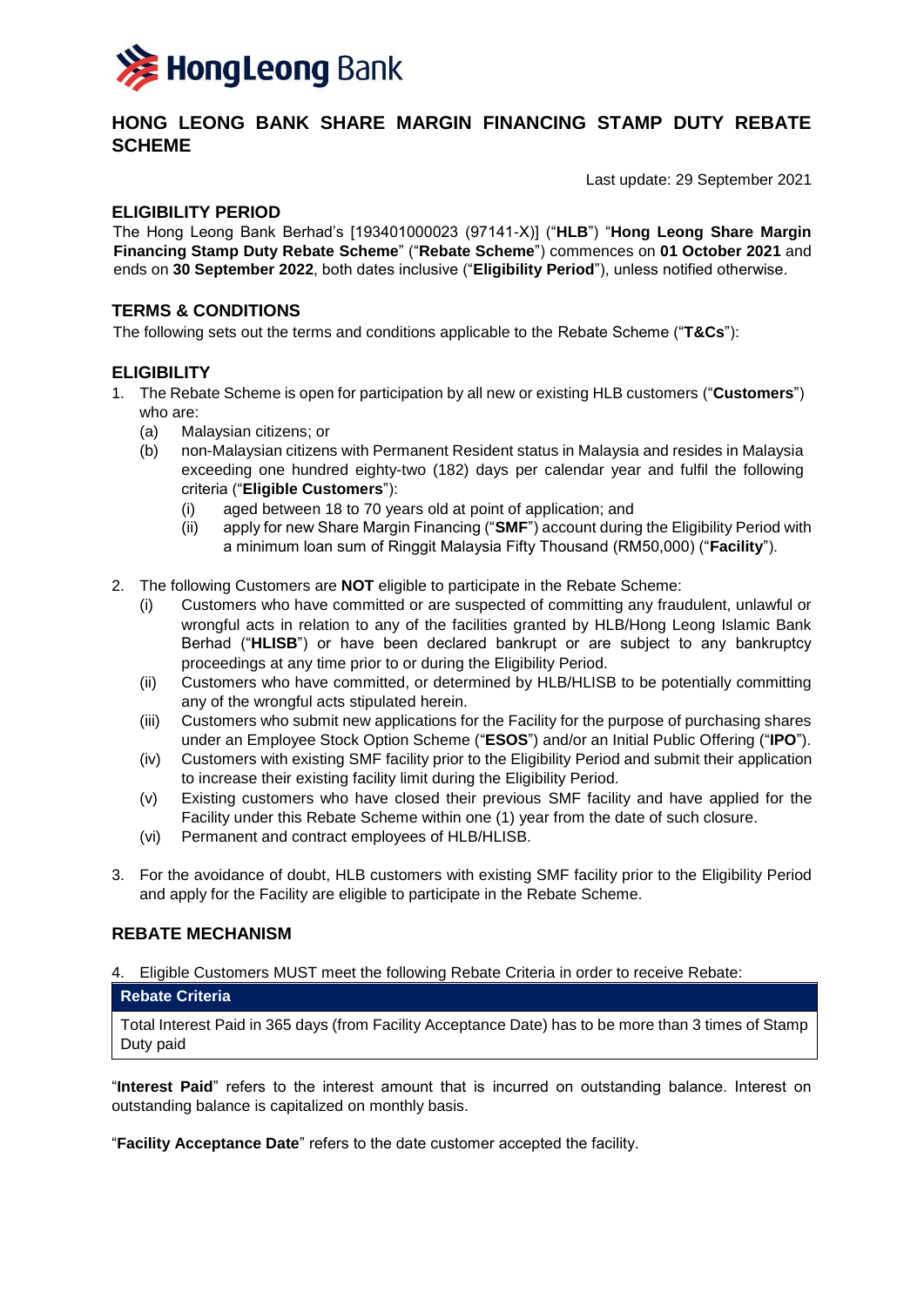

**"Rebate"** refers to the rebate given pursuant to this Rebate Scheme and it is equivalent to the Stamp Duty.

"**Stamp Duty**" refers to the stamp duty on the Facility agreement which is 0.5% of Facility limit.

5. Illustration of the Rebate computation is as follows:

| Customer A applied for a Facility of RM100,000                                                                                           |                                                               |
|------------------------------------------------------------------------------------------------------------------------------------------|---------------------------------------------------------------|
| Accepted Facility Limit: RM100,000                                                                                                       |                                                               |
| Stamp Duty (0.5% of Facility Limit): RM100,000 x $0.5% = RM500$                                                                          |                                                               |
| Rebate Criteria – Total Interest Paid in 365 days > 3 times of Stamp Duty paid<br>3 times of Stamp Duty paid: $RM500 \times 3 = RM1,500$ |                                                               |
| Scenario (a):<br>If Total Interest Paid in 365 days > RM1,500                                                                            | Scenario (b):<br>If Total Interest Paid in 365 days < RM1,500 |
| Customer A is entitled for the Rebate.                                                                                                   | Customer A is not entitled for the Rebate.                    |
| Customer A will receive Rebate of RM500.                                                                                                 | Customer A will not receive Rebate of RM500.                  |

6. In the event where Eligible Customers increase facility limit to the existing credit line within three hundred sixty-five (365) days from the Facility Acceptance Date, the rebate amount shall remain unchanged and deemed to be final.

Customer B applied for a SMF facility of RM100,000 on 15 October 2020.

1 st Accepted Facility Limit : RM100,000 Stamp Duty (0.5% of Facility Limit) : RM100,000 x 0.5% = **RM500**

On 18 November 2020, Customer B increases additional limit of RM50,000.

2 nd Accepted Facility Limit : RM50,000 Stamp Duty (0.5% of Facility Limit) : RM50,000 x 0.5% = RM250

The Rebate Criteria amount will be determined based on the 1<sup>st</sup> Accepted Facility Limit. Rebate Criteria – **Total Interest Paid in 365 days > 3 times of Stamp Duty Paid**  $\geq 3$  times of Stamp Duty Paid : **RM500** x 3 = RM1,500

Customer B will receive Rebate of RM500 if the Rebate Criteria is met.

- 7. Each Eligible Customer is entitled to one (1) time Rebate only.
- 8. For Eligible Customers who have applied for the Facility of more than Ringgit Malaysia Ten Million (RM10,000,000), the Rebate will be capped at Ringgit Malaysia Fifty Thousand (RM50,000).

# **FULFILMENT**

9. The computation on the Rebate will be accessed on every quarter (January, April, July and October). The Rebate will be credited into the respective Eligible Customer's SMF Account in the following month after the assessment month.